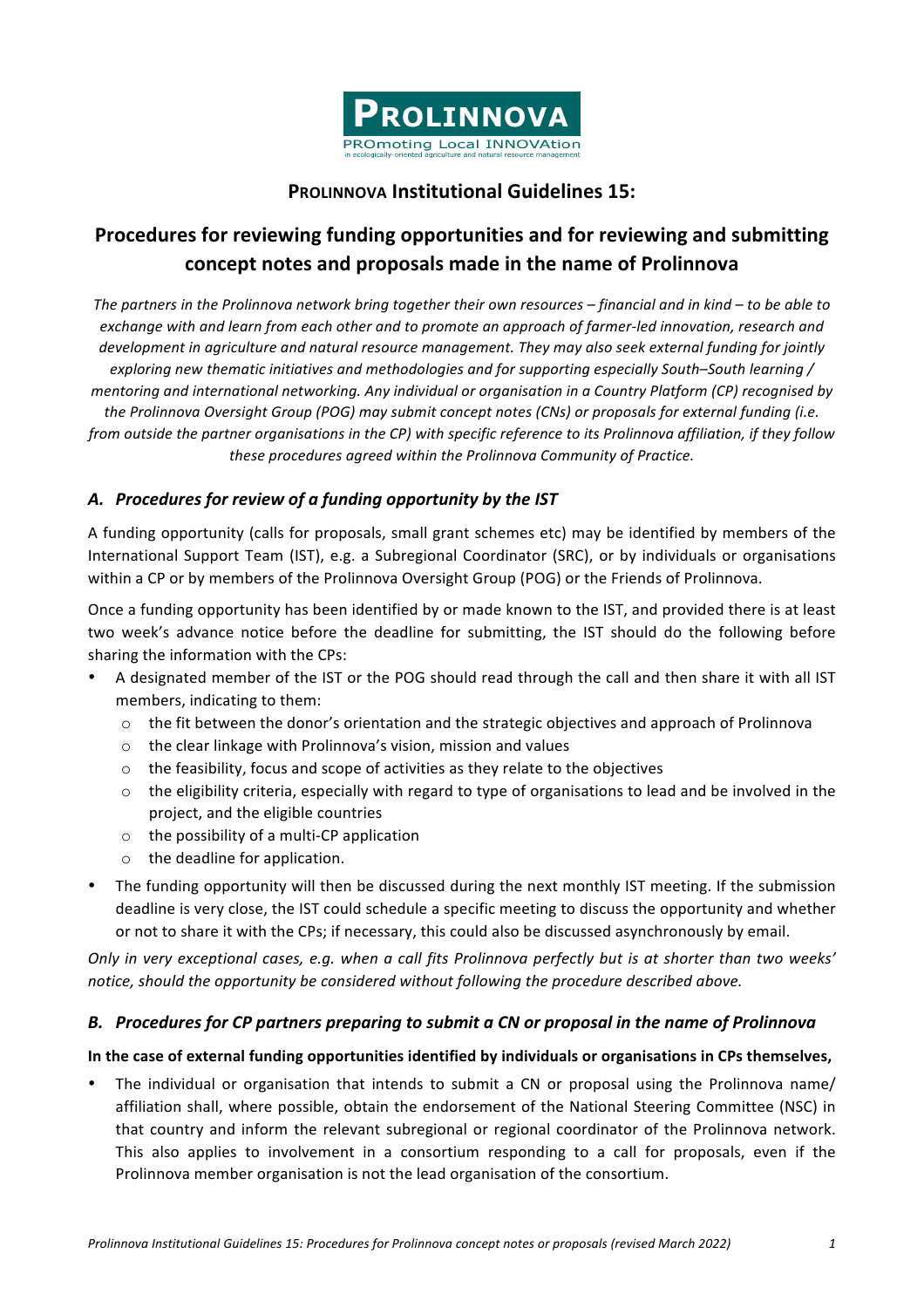- The (sub)regional coordinator can then advise the individual or CP about what s/he sees as the potential interest from a Prolinnova viewpoint and whether other Prolinnova entities are approaching the same donor or competing for the same call. S/he can also advise how other CP members or other CPs might be included.
- If using the Prolinnova name in fundraising efforts, a host organisation of a CP will include at least one and preferably more than one other CP member organisation in the proposal. Wherever possible, opportunities for including more than one CP in a proposal should be explored.
- The aim and activities in the work included in any CN or proposal in the name of Prolinnova must be in line with the Prolinnova principles and approach (see E. Guidelines for reviewers). If a large consortium is submitting a CN or proposal that makes specific reference to Prolinnova, some of the Prolinnova lines of work or components of its strategic plan must be clearly visible in the CN or proposal.
- Early drafts of the proposal can be sent to members of the IST for comments and advice, who may also request POG members or Friends of Prolinnova to comment.

#### In the case that the SRC informed one or more CPs about an external funding opportunity:

- The informed CPs should express their interest to the SRC within five working days or sooner, to allow sufficient time for the review process. The CP coordinator shall inform the NSC about the opportunity and the intention to be involved in submitting a CN or proposal.
- The SRC will hold a briefing session with the interested CPs so that all can gain a deeper understanding of the funding opportunity (objectives, target groups, expected outcomes, relevant topics etc).
- The SRC will assist the CPs to assess the relevance for them to submit a CN or proposal and their ability to handle the project, in case it is approved.

## *C.* Ensuring quality of CNs and proposals submitted in the name of Prolinnova

In order to ensure that the quality of the CNs and proposals is in line with the principles and standards of the network, the following procedures should be followed for reviewing CNs and proposals with specific reference to Prolinnova affiliation before they are submitted.

## *Africa region and subregions<sup>1</sup>*

- An **individual CP** intending to submit a CN or proposal will send the draft to the relevant SCR at least 10 days before the submission deadline. The SRC and the POG member for the subregion will review the draft within five working days and decide whether or not the draft can be submitted in the name of Prolinnova. This will give the submitting CP five days to take on board the comments before submitting or – if the go-ahead is not given – to revise the proposal so that it is not affiliated with Prolinnova.
- In the case of a CN or proposal involving multiple CPs in one or both of the African subregions, the relevant SRC(s) will discuss with the interested CPs to reach a common understanding of the objective and to decide what will be included in the CN or proposal. The SRC(s) will draft the CN or proposal together with the CP coordinators or other resource persons designated by the CP coordinators. At least the POG member(s) for the subregion(s) will review the CN or proposal and decide on the goahead to submit. Other interested POG members may also review and comment on the proposal.

## *Asia region*

A CN or proposal drawn up by **an individual CP** will be reviewed by the regional coordinator before being sent to the Asian regional coordinator and POG member representing the Asian CPs, who will make comments and decide on the final go-ahead to submit.

 $1$  These guidelines are currently more detailed for the case of CPs in Africa, as they are more numerous and are also further advanced in the process of network regionalisation than are the CPs in Asia or the Andes.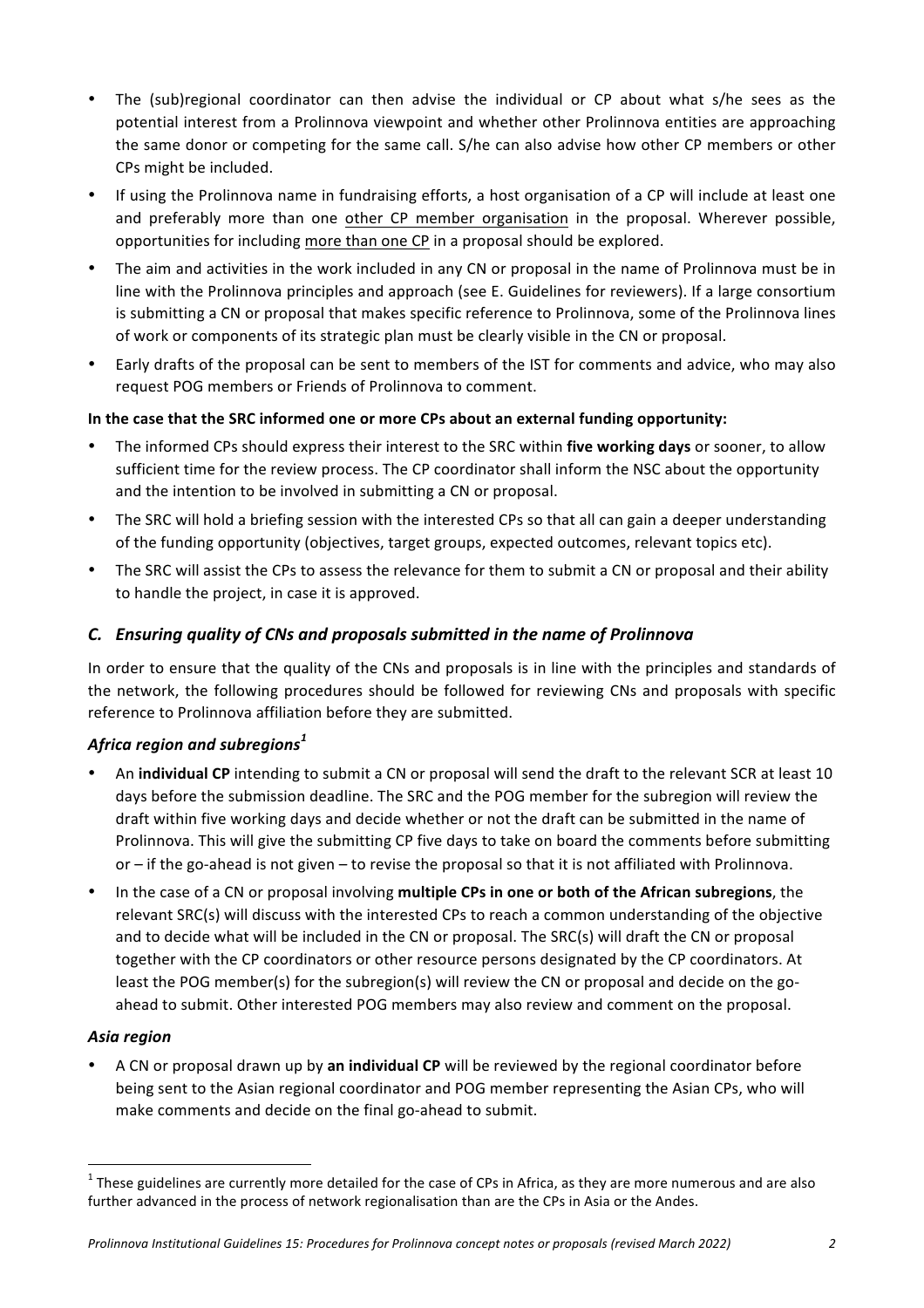• The regional coordinator will co-draft CNs or proposals involving multiple CPs in Asia, in consultation with the CPs concerned. The POG member representing the Asian CPs will review the CN or proposal and will decide on the final go-ahead to submit.

#### *Andes region*

- A CN or proposal drawn up by an individual CP will be reviewed by the POG member representing the region and one member of the IST, who will decide on the final go-ahead to submit.
- A CN or proposal drawn up by **multiple CPs in the Andes** will be reviewed by a POG co-chair and one member of the IST, who will decide on the final go-ahead to submit.

#### *Multi-regional*

In the case of a **multi-regional** CN or proposal, at least two persons from a review panel of four (two from the IST and two from the POG) will review the document and give the final go-ahead.

#### **D. Timeframe for reviews**

The leader for the CN/proposal will send the draft to the reviewers at least two and if possible **three weeks** or more before the submission deadline, to allow time for feedback and interactions with other potential collaborators within and outside the CP. The reviewers will provide feedback within five working days of receiving the draft. If a reviewer realises that s/he cannot complete the review within five days, s/he will find another suitable person within the Prolinnova Community of Practice to make the review within the timeframe. If the reviewers have not responded within this timeframe, the initiator of the CN or proposal should continue to make the application, so as not to miss the opportunity. However, the submitted CN or proposal should be shared with the (sub)regional coordinator and (sub)regional POG member, and all efforts should be made to include their comments and suggestions in a final, revised version of the proposal.

#### **E. Guidelines for reviewers**

- 1. The reviewers will ensure that the content and language in the CN or proposal is *in line with the* **Prolinnova approach and the current strategic plan**. For example, it should deal with one or more of the following elements:
	- identifying and recognising local innovation
	- facilitating farmer-led joint research & innovation (Participatory Innovation Development / PID)
	- building multistakeholder partnership to promote local innovation and PID
	- facilitating the use of Local Innovation Support Facilities/Funds (LISFs)
	- sharing and learning within and between countries about local innovation and PID
	- advocacy or policy dialogue to integrate the promotion of local innovation and PID into agricultural policy and practice
	- building or strengthening governance arrangements that provide sufficient space and voice for farmers and their organisations and for NGOs.
- 2. The reviewers will ensure that all CNs and proposals incorporate sufficient attention to gender & social (also disability) inclusion issues, in particular:
	- How women will **participate** in the project activities
	- How women are expected to **benefit** from the project activities
	- How women are involved in the governance of the project activities
	- How less well-off households that are more vulnerable to food and nutrition insecurity will participate and benefit
	- How people who are marginalised/disenfranchised because of ethnic, racial, religious, sexual, political or any other orientation are included in project activities (where applicable)